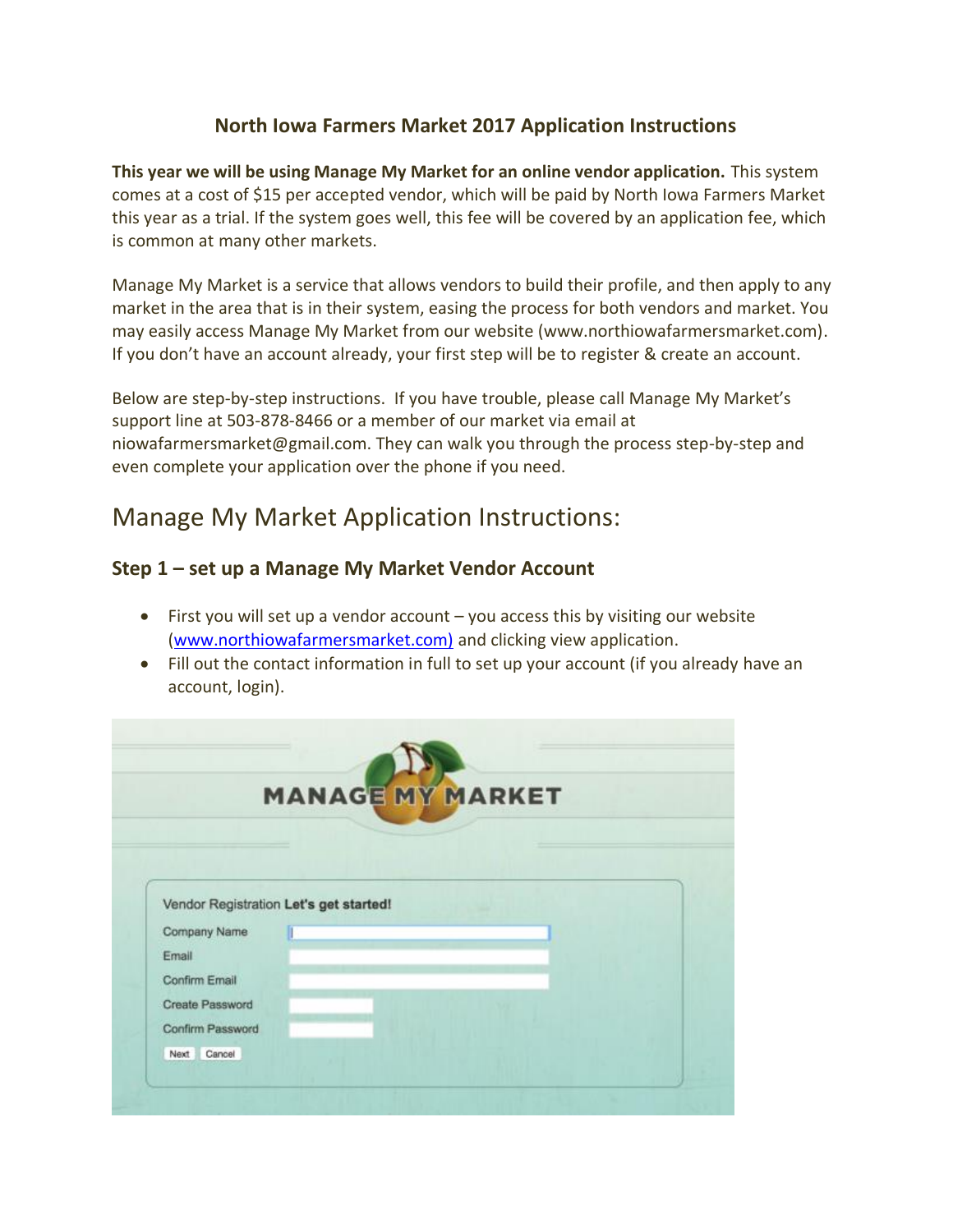### **Step 2 – Vendor Profile**

- Complete all fields as detailed as possible.
- When finished select button at bottom right to continue.
- A box will appear stating that Step 1 is complete, click "OK."
- *Note: completing this profile allows you to then apply to other markets with ease.*

| <b>MARKET</b><br>MANAGEM                                                   |                                                                                                                         |         |          | <b>Test Vendor</b><br>logged in as niowafarmersmarket@gmail.com<br>change email   change password   logout |               |         |  |  |
|----------------------------------------------------------------------------|-------------------------------------------------------------------------------------------------------------------------|---------|----------|------------------------------------------------------------------------------------------------------------|---------------|---------|--|--|
| my markets                                                                 | atanta<br>calendar                                                                                                      | profile | products | licenses                                                                                                   | \$<br>account | contact |  |  |
| <b>My Profile</b><br>-Your Company-<br>Company Name*<br><b>Test Vendor</b> | Make any changes to your profile and then click on Submit.                                                              |         |          |                                                                                                            |               |         |  |  |
| Business Structure*<br>Collaborative                                       |                                                                                                                         |         |          |                                                                                                            |               |         |  |  |
| Marie Testing                                                              | Business Owners* please list all owners                                                                                 |         |          |                                                                                                            |               |         |  |  |
|                                                                            | Brief Company Description* this is for the public, so that they can know more about you!<br>Want to test out the market |         |          |                                                                                                            |               |         |  |  |
| <b>Upload Photo</b>                                                        | Company Photo/Logo JPG, PNG or GIF only, less than 2MB in size                                                          |         |          |                                                                                                            |               |         |  |  |

### **Step 3 – My Products**

- The product database is very large, and includes anything that can be sold at market.
- When selecting a product be specific as possible. If product not found, select the most generic and under the "additional information about this product" box type in specific details.
	- $\circ$  Craft/Artisan Vendors please upload product photos, so the Board may make a fair decision on accepting your product into the market.
- When finished select the "Done Adding Products" button on the bottom right, then click "OK."
- *Note: Products may be updated at any time in the season. We encourage vendors to keep their product availability updates and accurate.*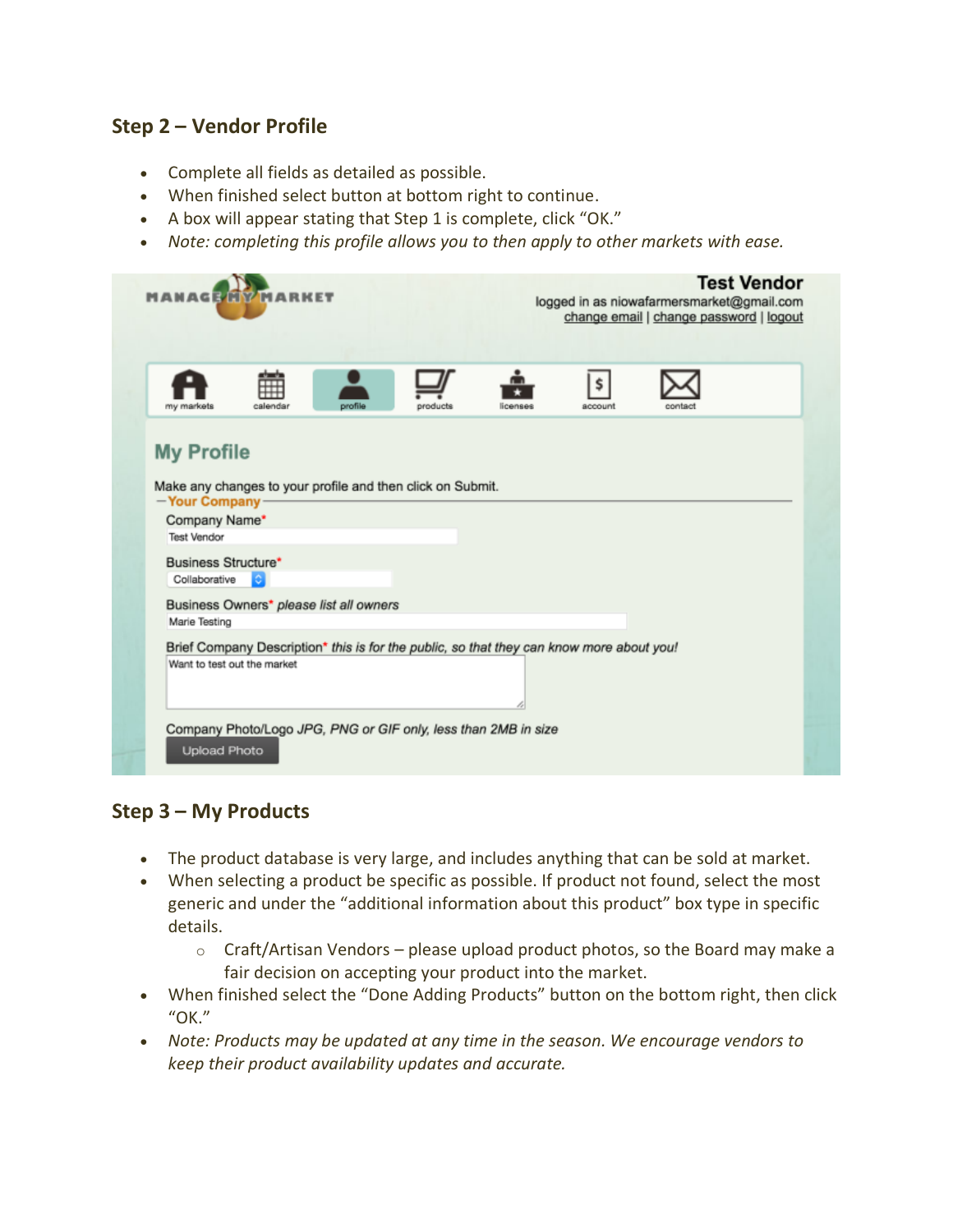| <b>MANAGE</b>          | MARKET                  |         |                                                                            | <b>Test Vendor</b><br>logged in as niowafarmersmarket@gmail.com<br>change email   change password   logout |               |                   |  |
|------------------------|-------------------------|---------|----------------------------------------------------------------------------|------------------------------------------------------------------------------------------------------------|---------------|-------------------|--|
| my markets             | calendar                | profile | products                                                                   | licenses                                                                                                   | \$<br>account | contact           |  |
| <b>My Products</b>     |                         |         |                                                                            |                                                                                                            |               |                   |  |
|                        |                         |         | Select the product(s) you wish to sell at this market from the list below. |                                                                                                            |               |                   |  |
|                        | Choose a Product to Add |         |                                                                            |                                                                                                            |               |                   |  |
|                        |                         |         |                                                                            | ØΘ.                                                                                                        |               |                   |  |
| Airplants (Tillandsia) |                         |         |                                                                            |                                                                                                            |               |                   |  |
| Accessories            |                         |         |                                                                            | 00                                                                                                         |               |                   |  |
|                        |                         |         |                                                                            |                                                                                                            |               |                   |  |
| Ageralum               |                         |         |                                                                            |                                                                                                            |               |                   |  |
| Alliums                |                         |         |                                                                            |                                                                                                            |               |                   |  |
| Almond Butter          |                         |         |                                                                            |                                                                                                            |               | Save Product List |  |
| Almond Milk            |                         |         |                                                                            |                                                                                                            |               |                   |  |
| Almonds                |                         |         |                                                                            |                                                                                                            |               |                   |  |
| Alpaca Wool Products   |                         |         |                                                                            |                                                                                                            |               |                   |  |
| Alstromeria            |                         |         |                                                                            |                                                                                                            |               |                   |  |

## **Step 4 – Apply to a Market**

- North Iowa Farmers Market is in Mason City Zip code 50401
- Select "Apply Now" and you will enter the North Iowa Farmers Market application
- You will then be brought to the North Iowa Farmers Market application.

| my markets                                                                                                        | calendar                                                   | profile | products | <b>ICACRAS</b> | <b><i>BOODUM</i></b> | contact |  |  |  |
|-------------------------------------------------------------------------------------------------------------------|------------------------------------------------------------|---------|----------|----------------|----------------------|---------|--|--|--|
|                                                                                                                   | <b>Apply to a Market</b>                                   |         |          |                |                      |         |  |  |  |
|                                                                                                                   | Below is a list of available markets within 100 c miles of |         |          |                |                      |         |  |  |  |
| 50401                                                                                                             |                                                            |         |          |                |                      | OK      |  |  |  |
| Within 100 miles, there are 3 available markets.                                                                  |                                                            |         |          |                |                      |         |  |  |  |
|                                                                                                                   | <b>North Iowa Farmers Market</b>                           |         |          |                |                      |         |  |  |  |
| North Iowa Farmers Market 2017<br>Apply Now<br>The SE corner of Delaware Ave and 1st St NE, Mason City, IA, 50401 |                                                            |         |          |                |                      |         |  |  |  |